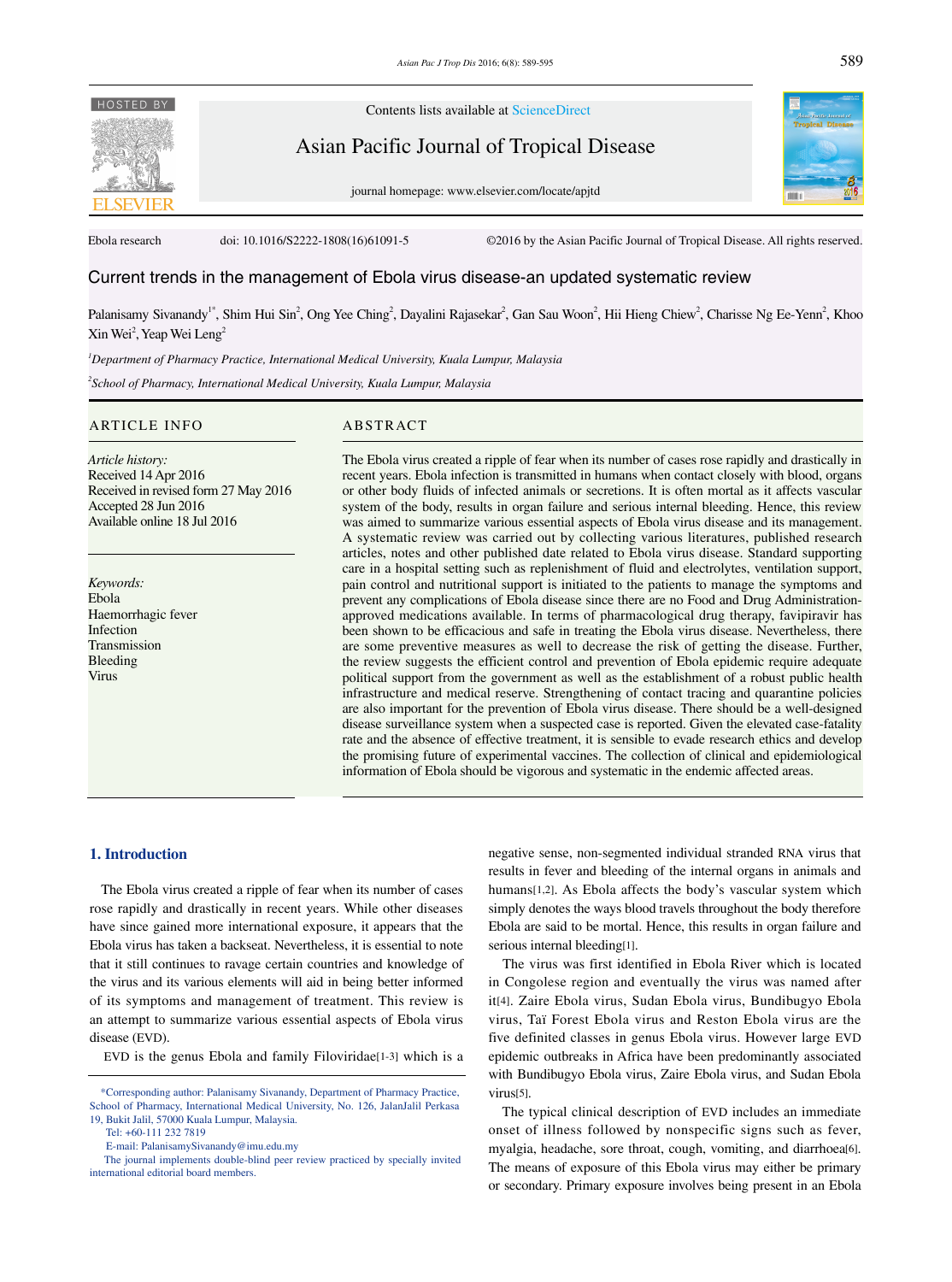infection particular region and secondary exposure involves primateto-human or human-to-human spreading[7]. In addition, close contact with the blood, organs, and other body fluids of infected animals or with the secretions are the ways of spreading Ebola infection in human being. Apart from that, some bats that eats fruit also known to be a natural reservoir of Ebola infection. Nevertheless, the duration between vulnerability to an infection and the presence of the early symptoms ranges from 2 to 21 days[8].

 Even though the Ebola virus exists longer than 35 years, the major outbreak started in West Africa in March 2014[9]. The current epidemic of Zaire Ebola virus infection in Africa involves many nations which include Guinea, Sierra Leone, Senegal, Liberia, Democratic Republic of the Congo and Nigeria and has not end[10]. The overall prognosis for patients with Ebola virus infection is bad. Nevertheless, people who live for 2 weeks usually make a gradual improvement. Currently, no particular treatment is available that has shown effectiveness in the Ebola haemorrhagic fever (EHF) treatment, also there are no Ebola virus vaccines commercially available[7].

## **2. Outbreaks of EVD**

 In September 1976, Dr. Piot received two vials of blood while working in a lab at the Institute of Tropical Medicine in Antwerp, Belgium[11]. The vials contain blood of a Belgian nun whom working in Zaire and recently became seriously ill[12]. Upon microscopic examination, he found a gigantic worm-like structure present in the blood sample. He suspected that the worm could be Marburg virus due to similar shape and size observed[11,12]. Subsequently, the blood sample was sent to the Centers for Disease Control lab in Atlanta for further examination and confirmed that the sample contained a brand new haemorrhagic virus[12]. After the revelation, Dr. Piot and several Belgian scientists were on a flight to Zaire to investigate the new virus[11,12]. In a village of Yambuku, the team finally decided to name the virus after a river, which called the EVD[11].

 The first outbreak of EVD occurred in South Sudan, the areas affected is Nzara and Maridi. The virus strain found was Sudan Ebola virus[13]. At the similar time, a second outbreak occurred in 1976, the area affected is Yambuku Village, Zaire where Zaire Ebola virus strain was identified[14]. However, the reason for virus occurred simultaneously in two distant areas with virtually no contact between of the virus was still remain unknown[12]. In 1979, a recurrent outbreak of Sudan Ebola virus occurred in similar site of South Sudan affected in 1976[15]. An increase of 12% of fatality rate was reported when compared with year 1976[14,15].

 From 1989 to 1992, a new species of Ebolavirus, Reston Ebola virus was discovered and spread to three different countries by importing infected monkey from the Philippines. The areas affected are Virginia, Pennsylvania and Texas in USA, Sienna in Italy and export primate facility area in Philippines[16-19]. Reston Ebola virus caused a serious illness on non-human primate but not on human. Workers and researchers who get infected with Reston Ebola virus did not show any symptom of EHF[16,18].

 In November 1994, another new strain of Ebola virus was discovered on a chimpanzee in Ivory Coast[20]. An ethologist performed an autopsy on the chimpanzee and get infected by this new strain of virus, Taï Forest Ebola virus. The ethologist subsequently develops EHF and was treated in Switzerland. Taï Forest Ebola virus is a non-fatal infection in human but highly fatal in chimpanzee[20].

 After 15 years epidemiologic silence of Zaire Ebola virus since 1979, an re-emerged outbreak of Zaire Ebola virus happened in the end of 1994. It occurred in Mekouka, Andock, and Minkebe gold mine camps in Gabon. Initially, it was thought as yellow fever, and finally recognized as Zaire Ebola virus in 1995[21]. A 60% of fatality rate was reported in this outbreak. In May 1995, another outbreak of Zaire Ebola virus occurred in Kikwit, Democratic Republic of the Congo (formerly Zaire)[22]. The fatality rate reported is 81%, which is similar to the epidemic happen in 1976[13,22]. The outbreak was rapidly terminated by health education efforts and the use of barriernursing techniques[22]. Subsequently, two outbreaks of Zaire Ebola virus occurred in Gabon on different time length, January 1996 to April 1996 and July 1996 to January 1997. It happened in Mayibout and Booue areas respectively. The fatality rate reported in both areas exceed 50%[21].

 From 2000 to 2001, an outbreak of Sudan Ebola virus occurred in Gulu, Masindi and Mbarara districts of Uganda[23]. A 53% of fatality rate was reported and the outbreak was resolved in February of 2001 as Uganda declared free of EHF at that time[24]. From October 2001 to December 2003, there were four outbreaks of Zaire Ebola virus occurred in both Republic of Congo and Gabon. The fatality rate reported of these four outbreaks is greater than 75%[25-27]. In addition, the symptoms of EHF are first known in the Republic of Congo<sup>[25]</sup>.

 In 2004, an outbreak of Sudan Ebola virus occurred in Yambio County of Southern Sudan. It is a minor outbreak of 17 human cases, but a fatality rate of 41% was reported[28]. In 2007, another outbreak of Zaire Ebola virus occurred in Kasai Occidental Province, Democratic Republic of Congo. In contrast, it is a large outbreak of 264 human cases and higher fatality rate of 71% reported[29].

 In December 2007, a new strain of Ebola virus was discovered, which contributes to the fifth species of Ebola virus, Bundigyo Ebola virus. This outbreak occurred in Bundibugyo District in Western Uganda and a fatality rate of 25% reported[30]. After approximate 5 years silence epidemic of Bundigyo Ebola virus, it re-emerged in June 2012 in the Democratic Republic of Congo and reported to increase by 11.1% of fatality rate when compared to 2007[30,31].

 From March 2014 to present, the outbreak of Ebola virus is the most serious outbreak with high fatality rate in the West Africa. The countries affected are Guinea, Sierra Leone and Liberia. Guinea was the first country reported on 21st March 2014. The first case was found to be the death of a child in Gueckedou on December 6th, 2013[24]. There was an estimate of 28 602 numbers of human cases and 11301 of death numbers among these cases reported. This number of cases and death are outweigh the sum of all the previous outbreak and contribute an Ebola crisis to the West Africa[25].

#### **3. Epidemics**

 The first appearance of EVD in Nzara, a town of South Sudan, in which local cotton factory workers were affected. It was becoming the source of transmission upon the referral to the Hospital of Maridi[32-34]. Nosocomial transmission served as the mode of exposure of Ebola virus to the hospital stuff. Within four weeks, 220 cases were reported with 41 death[35]. By the end of outbreak in November, a total of 284 cases were recorded with 53% fatality rates[34,35].

 Zaire outbreak, the concurrent occurrence of EVD in 1976 affects Yambuku Hospital. It is about 800 km from Nzara[36]. There were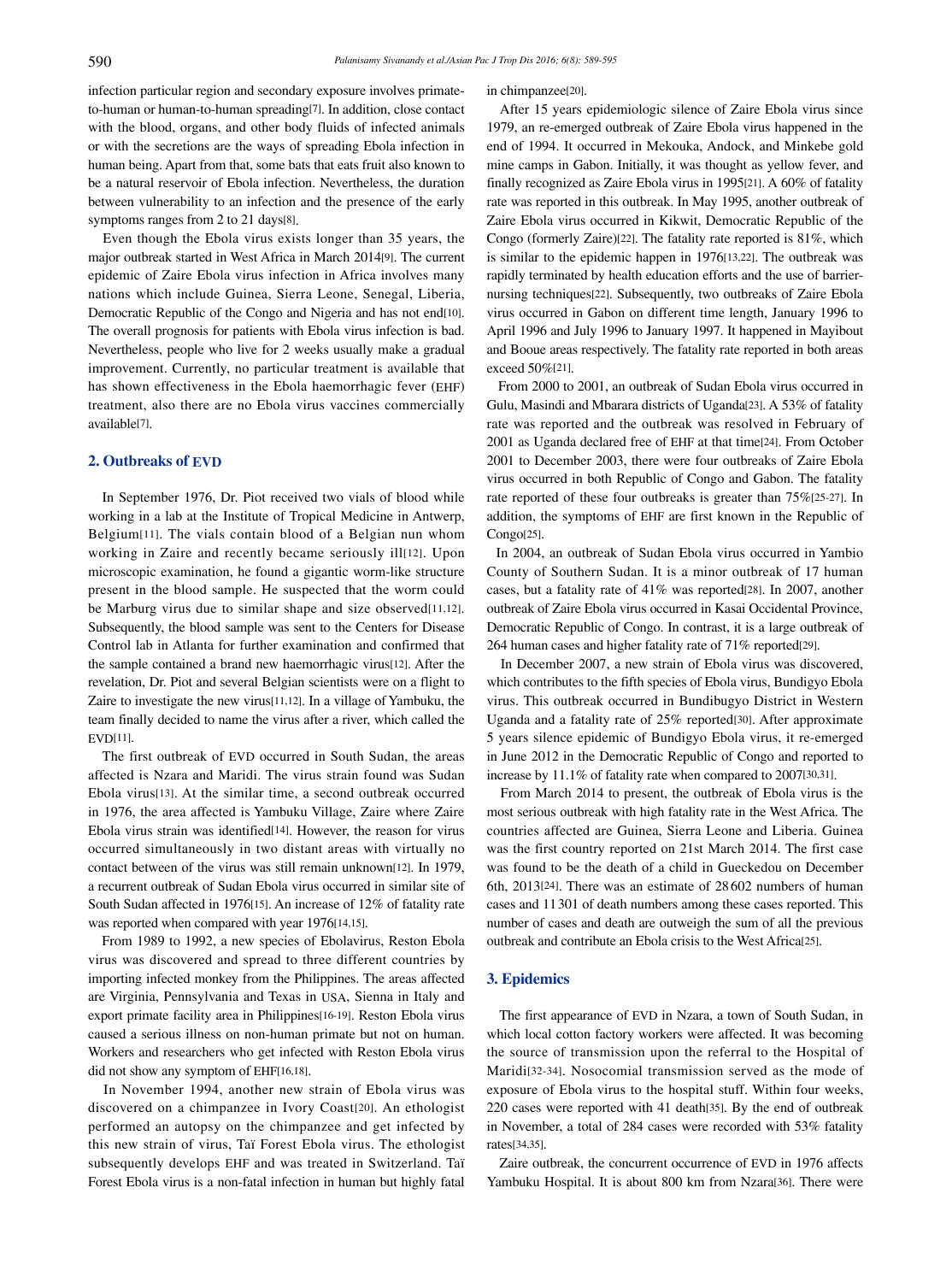318 cases reported and caused 88% fatality rates[35]. The source of infections was similar as Sudan outbreak, the nosocomial transmission where 27% of the cases were receiving non-sterilize injection in the Yambuku Hospital[34,35].

 The virus strains were therefore known as the Zaire and Sudan strains[3]. Indeed, the outbreaks continued to spread in the central Africa and with more than 20 documented outbreaks prior to the 2014 Africa outbreaks[34]. From 1994 to 1997, several EVD were reported in Gabon and Zaire, and Taï Forest Ebola virus was identified[34,36]. This was the only human Ebola infection case in west Africa before the epidemic in 2014[34].

 Gulu District of Northern Uganda was the largest outbreak before 2014 epidemic[34,35]. It was spread to the nearby district with secondary transmission as of hospitalization and burial attendee of sufferers[34,37]. The outbreak spread to another hospital which is 150 km apart when patient was transferred[34]. Sudan and Zaire were the identified viral strains and by the end of outbreaks there were reported cases of 425 with 224 deaths[37]. Meanwhile, in 2007, Bundiuygiyo strain was emerged and reported in Bundiuygiyo District with 147 cases[35,36].

 In 2014, EVD caught the eyes of the world because it caused the most serious outbreaks with highest fatality rate[33]. In the end of December 2014, the recorded infections was 20 171 with 7 890 deaths among Guinea, Sierra Leone and Liberia[35]. Guinea was the first reported country with fatality rate of 59%[34]. Family members and health care workers were infected as of direct exposure[34,35]. This serves as the amplifier of the virus to the districts of Guinea. Indeed, spreading to the nearby countries, Sierra Leone and Liberia with case reported on March and May respectively[35]. It became the largest reported outbreak by the middle of June with 103 reported cases more in comparison to the Uganda outbreak in 2000[34,35]. By early August, there were 1848 cases and 1013 deaths as all districts of these countries were infected[35]. World Health Organization therefore declared this epidemic as a international concern to public health emergency[37].

### **4. Mechanism of EVD**

 Ebola virus is a filovirus comprising of enveloped particle with negative stranded, non-segmented RNA molecule[3]. Ebola virus enters the host via mucosal surfaces or percutaneous route[38,39]. At the entry site into the body, Ebola virus selectively targets macrophages and dendritic cells, which both are essential in acquired and innate immunity in human[40-42]. Destruction of these cells causes incapability of mounting a sufficient immune response to the virus[40].

 When the infection is in the early phase, an adaptive mechanism is activated for the inhibition of human's immune system while allowing virus dissemination throughout the entire body[40]. The infected mobile dendritic cells and macrophages serve as a vehicle, carrying the virus to the regional lymph nodes through the lymphatic system where further replication occurs[38,40,41,43]. From lymph nodes, the virus travels via several routes which are the lymphatic channels and blood stream, reaching a variety of organ systems and in turn to the entire body[39]. Once the virus is spread to the liver, it will progress to hepatocellular necrosis, leading to a reduction in the levels of coagulation factors, resulting in haematological events such as reduced platelet production, abnormal clotting and increased bleeding[38,43].

Ebola virus is protected from the host interferon response. This

is because of its encoded VP24 and VP35 proteins[44]. The efficient reproductive replication of Ebola virus is due to its ability to inhibit the production of type 1 interferon and also signalling by the action of proteins such as VP24 and VP35 proteins[45]. This inhibition not only revokes an important early response of the immune system anti-viral arm but also hyperinflammatory cytokine responses. Subsequently, resulting in an enhanced replication of the virus and a widespread throughout multiple tissues[45].

 In fact, direct infection of monocytes and macrophages leads to release of inflammation related cytokines. In addition, the presence of fever due to cell damage and the host immune response to the virus[42]. This infection of the macrophages leads to the expression of tissue factor on their cell surface which then the coagulation cascade is activated resulting in a consumptive coagulopathy, which is also known as disseminated intravascular coagulation[38]. Disseminated intravascular coagulation was induced, as evidenced by thrombocytopenia, decreased protein concentrations, generation of fibrin degradation products and depletion of clotting factors. As a result, there are blockages in small blood vessels due to the widespread deposition of microthrombi subsequently leads to extensive hypoxemic infarcts in affected tissues in organs such as spleen, liver and kidneys[45].

 In addition, the rapid replication of Ebola virus in macrophages and monocytes causes a substantial release of reactive oxygen species and proinflammatory cytokines which results in a few conditions such as disseminated intravascular coagulation, endothelial cell dysfunction and vasomotor collapse[44]. Furthermore, Ebola virus does not infect lymphocytes directly but causes lymphocytes to undergo apoptosis at a high rate[38]. This apoptosis and the infected antigen-presenting dendritic cells cause impairment to the adaptive immunity development and Ebola specific CD8<sup>+</sup> and CD4<sup>+</sup> T cells where these cells provide protection to the host from Ebola virus infection[44]. As a result, this impairment further weakens the host immune system[38]. Ultimately, the combination of inflammatory factors, virus-induced impairment and cell damages cause the host immune system to be overwhelmed and consequently lead to death[39].

# **5. Signs and symptoms**

 Infected patients will generally have abrupt onset of fever typically 8 to 12 days (incubation period has a mean of 9 to 11 days)[46]. Initial signs and symptoms are nonspecific which include elevated body temperature and malaise. In the early course of the disease, EVD is often confused with other infectious diseases including typhoid fever, malaria, and bacterial infections such as pneumonia[46].

 After about 5 days of illness, patients can progress from initial nonspecific symptoms to gastrointestinal symptoms which include severe watery diarrhoea (up to 10 L/day), abdominal pain, nausea and vomiting. The other symptoms including shortness of breath, chest pain, headache and confusion might develop. Conjunctival infection and incidence of hiccups have also been reported[47].

 The incidence of haemorrhages can be severe but this is only present in less than half of patients. Bleeding was commonly observed in about 6% of population and it was noted as blood in the stool, ecchymosis, petechiae, oozing from venepuncture sites and mucosal haemorrhage[48].

 Maculopapular rash is also observed by day 5–7 of illness and this is associated with varying severity of erythema. This is a valuable differential diagnostic feature for Epstein-Barr virus (EBV) and this is followed by desquamation in survivors[48]. The signs and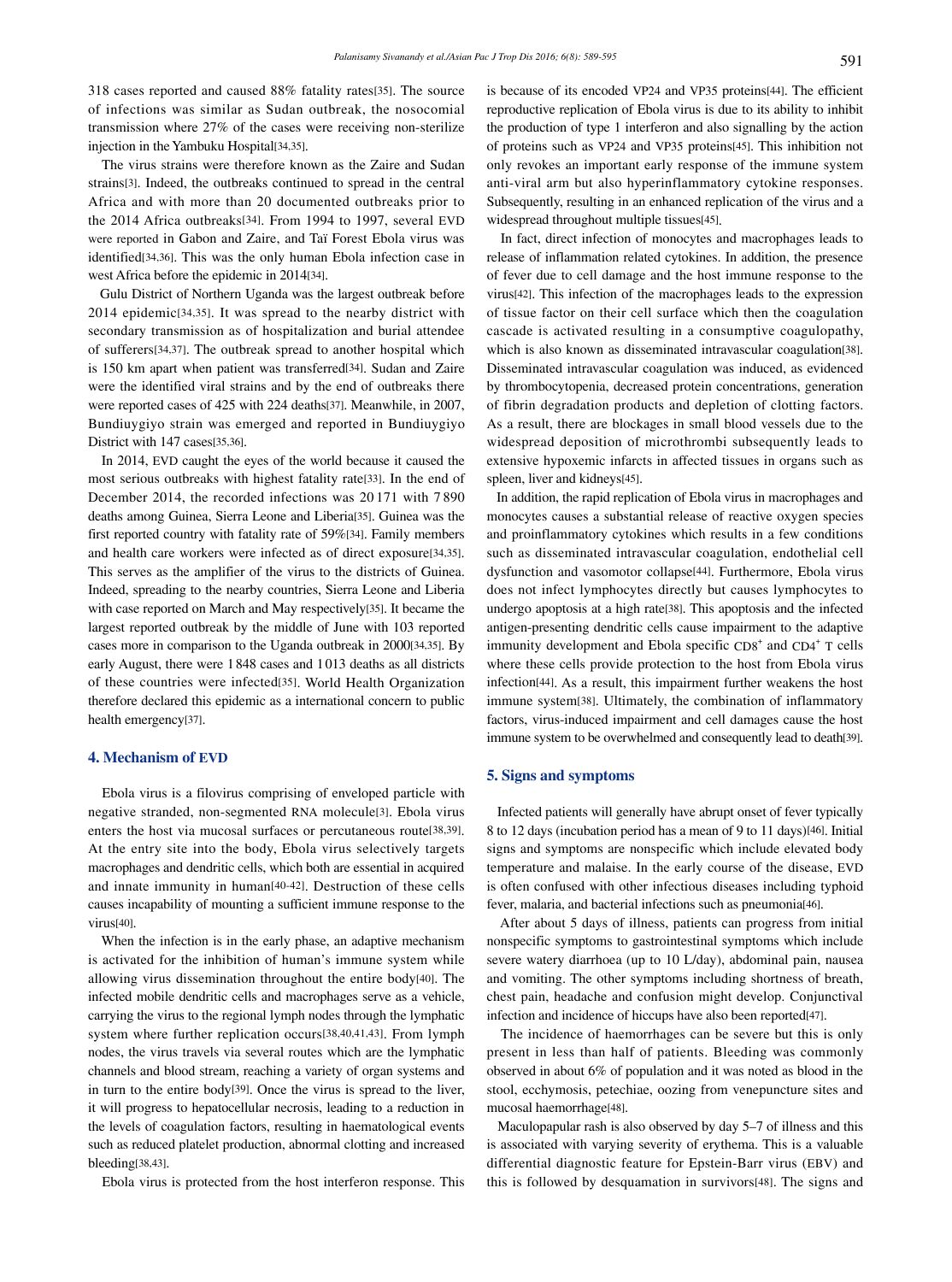symptoms reported from West Africa include: fatigue (76%), fever (87%), diarrhoea (66%), vomiting (68%), and a loss of appetite  $(65\%)$ [46].

 A more severe clinical signs early during infection is usually observed in patients with fatal disease. These patients will die typically between days 6 and 16 of complications due to multiorgan failure and septic shock (a mean of 7.5 days from onset of symptom to death). Some patients may have fever for days in nonfatal cases and typically around day 6, the conditions will improve[46] when humoral antibody response is noted[48]. Patients who survive have a prolonged convalescence. Women may experience spontaneous miscarriages. There is also clinical finding that shows a high death rate for children of mothers who are infected[48].

### **6. Diagnosis**

 Ebola virus was detected in blood only after onset of symptoms, accompany with the rise in circulating virus in patient's body. After symptoms start, the virus may take up to 3 days to reach detectable levels[47].

 The diagnosis of Ebola virus was carried out in two ways. This involves detection of viral particles and measurement of hostspecific immune responses to infection in infected individuals<sup>[48]</sup>. Acute infection is diagnosed by using primary assays which are RT-PCR and antigen detection ELISA. Nucleic acid and antigen can be detected from day 3 up to 7–16 days in patient's blood after onset of symptoms[48].

 The most commonly used assays for antibody detection are immunoglobulin M (IgM) capture ELISA and direct immunoglobulin G (IgG) and IgM ELISAs. IgM antibodies can appear as early as 2 days after symptoms start and disappear between 30 and 168 days after the infection. Between day 6 and 18, IgG-specific antibodies will develop after onset of disease and it will persist for many years. A rising IgG titre or IgM constitutes for a strong presumptive diagnosis; while recent infection is indicated by increasing IgG titres, decreasing IgM or both in successive paired serum samples[48].

### **7. Management**

 Currently, there are no Food and Drug Administration-approved medications available to cure the EVD or for post-exposure prophylaxis in person who have been exposed to the virus but not yet become ill[49,50]. Hence, standard supporting care in a hospital setting such as replenishment of fluid and electrolytes, ventilation support, pain control and nutritional support is initiated to the patients to manage the symptoms and prevent any complications of Ebola disease[24,50]. Since the survivors from Ebola outbreak are able to produce infectious virions for prolonged duration, strict barrier isolation is required throughout the illness[51,52]. All healthcare personnel must apply the appropriate personal protective equipment (PPE), including wearing surgical mask and gloves[24]. A infected mother's breast milk should not use to feed for her child as well[51].

 Patients often experience dehydration and hypovolemic shock due to high frequency of vomiting and diarrhoea, where this is responsible for the high mortality rate in Ebola outbreaks[53]. Monitoring of body temperature, blood pressure, respiratory rate and fluid input/output are essential, yet it is difficult in resource-poor setting[51,53]. Therefore, in these setting, when crystalloid or colloid solution (*e.g.*, 0.9% sodium chloride solution) is given intravenously to a patient, a few of critical measurements such as urine frequency, colour, along with the evaluation of skin turgor assist in guiding volume replenishment[50,53]. In severe cases, the volume of fluid replacement can be up to 10 L/day[53]. However, intravenous fluid therapy should be monitored closely as aggressive fluid resuscitation can contribute to the development of pulmonary oedema. Ventilation support is an optimal option once the patient has established respiratory failure with pulmonary oedema[50].

 In addition, symptomatic management is necessary to relieve the patients from fever and pain, nausea and vomiting, and diarrhoea[52]. Paracetamol and opioid analgesics (*e.g.,* morphine) are the first line agent to treat fever and pain respectively. Non-steroidal antiinflammatory drugs are not recommended in pain management as the risk of bleeding could be increased[24,50,51].

 Nutrition is complicated by the patient's nausea, vomiting, and diarrhoea. Good hydration is to be ensured with good amount of protein supplement[51]. Oral or intravenous anti-emetics (*e.g.*, ondansetron, metoclopramide) is administrated to the patient to control the severity and frequency of vomiting. While antimotility agents (*e.g.,* loperamide) is used to control diarrhoea, and decrease fluid and electrolyte losses[50,52]. The recovery from Ebola requires months, and delays might be expected before normal activities can be resumed completely. The virus will present continuously for few weeks even after the resolution of clinical sickness[51].

 However, in March 2014, when there is a large outbreak in West Africa, a number of potential pre-existing medicines were consider for repurposing to treat Ebola, including antiviral and monoclonal antibody, which had demonstrated efficacy with promising *invitro* activity against the virus family Filoviridae[50,54]. Attention is focusing on the existing drugs as they were readily available in the market, and their characteristic and safety was known[50].

 The first clinical trial of experimental Ebola drugs, ZMapp was launched in year 2015 to obtain it's efficacy and safety data, cooperated with the Liberian government, the National Institute of Allergy and Infectious Diseases[55,56]. ZMapp is a combination of three specific humanised mice monoclonal antibodies[54]. It is designed to arrest the progression of EVD within the body by targeting the glycoprotein present on the surface of Ebola virus[50,51]. These monoclonal antibodies are manufactured in tobacco plants. Tobacco is an ideal plant for the development of antibodies as it can grow rapidly in a less expensive way, where one growth cycle takes only about two months[57].

 In terms of pharmacological drug therapy, favipiravir (T-705), a potent broad spectrum antiviral pyrazinecarboxamide derivative against RNA virus is proved to be efficacious and safe in treating the EVD[58]. Through intracellular phosphorylation and ribosylation, an active manifestation of favipiravir, T705 ribofuranosyl triphosphate will selectively inhibit the RNA replication and infectivity by inducing viral mutagenesis. Potential risks of drug injection can be prevented as favipiravir can be taken orally. Brincidofovir (CMX001), an acyclic nucleotide analogue of cidofovir which has potent *invitro* activity against double-stranded DNA viruses' infection and was being used to treat several types of infection such as smallpox. It is found to be beneficial and useful for EBV patients[58,59]. Brincidofovir can interfere RNA polymerase of Ebola virus through inhibition of viral replication so it has been used as part of the regimen for EVD therapy but its tolerability, safety and antiviral activity in EVD patients are yet to be investigated and tested in the phase III clinical trials.

Small interfering RNA (siRNA) technology was being introduced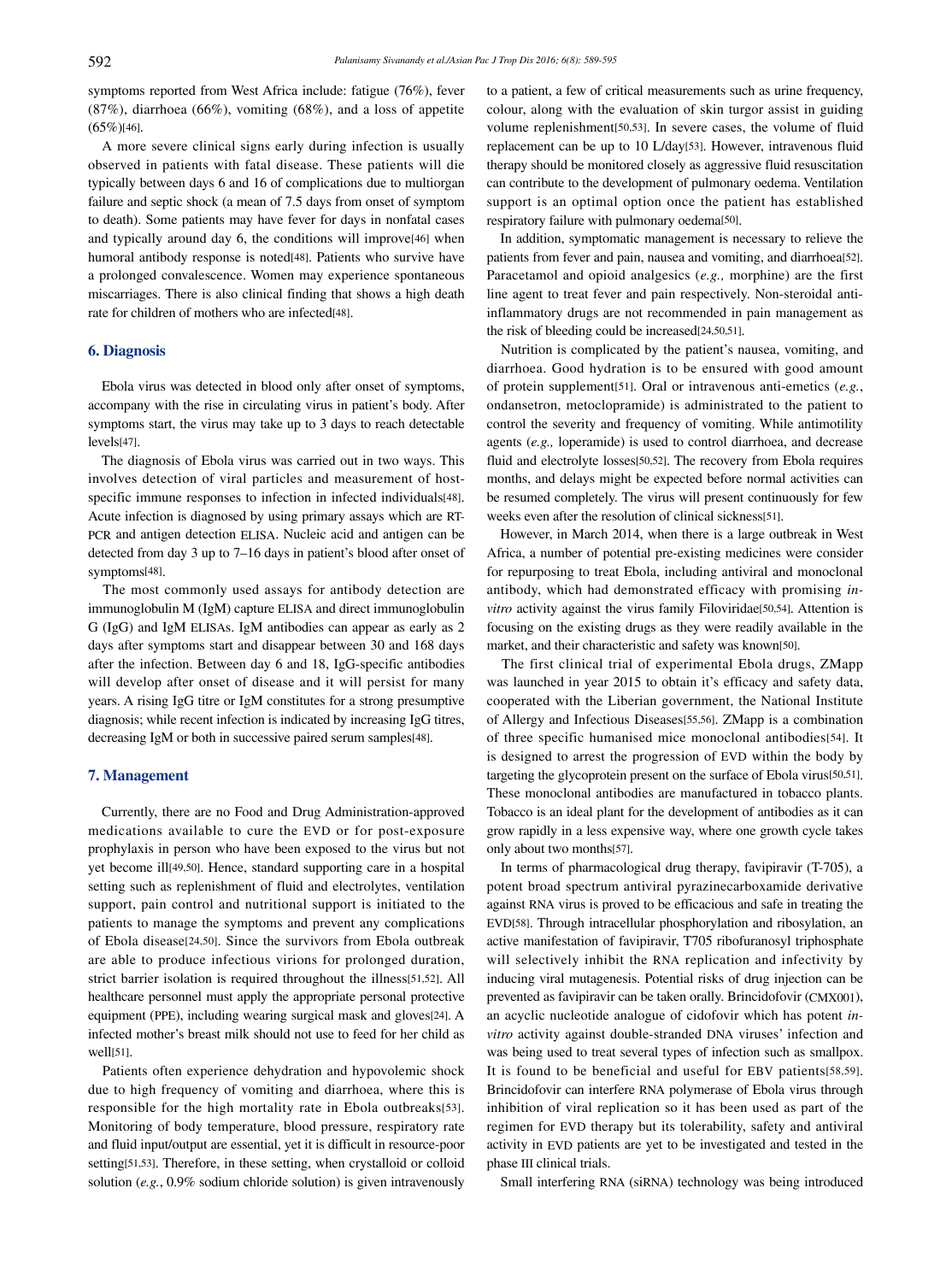into the anti-Ebola field. TKM-Ebola (Tekmira Pharmaceuticals, Vancouver, Canada) is a formulation of siRNA that binds to specific sequence of viral messenger RNA[58]. It is being encapsulated in lipid nanoparticles or complexed with polyethylenimine to facilitate the cellular delivery as well as to prevent subsequent the production of EVD of three key viral proteins. Phosphorodiamidate morpholino oligomers which composes of AVI-6002 and AVI-6003 is another synthetic third generation anti-sense oligonucleotide-based drugs applied in EBV therapy which sterically hinder mRNA processing. This DNA oligomer agent will block the viral gene expression of filovirus by forming stable complexes after recognising specific single-stranded DNA or RNA viruses. The use of such molecules in targeting EVD as post exposure therapy is reported to be safe and generally well tolerated after receiving the dose through parenteral route in phase 1 clinical trial. Nevertheless, these drugs are prone to have more genetic variations of virus compared to antivirals that target viral proteins such as antibodies due to the high mutation of RNA viruses at nuclei acid level[59].

 There are several new compounds that have been identified to have anti-Ebola activity. For instance, benzylpiperazine adamantane diamide derived compound can prevent viral glycoprotein from binding to the Niemann-Pick C1 and hence inhibiting the EBV entry into the cell. Toremifene and clomiphene which are selective estrogen receptor modulator that found to act as potential Niemann-Pick C1 and EVD inhibitors[60]. Clinically approved ion channel inhibitors like amiodarone, dronedarone and verapamil are recently being discovered to have anti-Ebola effect with proven efficacy in pseudo assay results by interfering the cell signalling pathway that functions to control and coordinate the viral entry. Amiodarone in particular can block the entry of filovirus with the dose of 1.5 to 2.5 mg/mL during the anti-arrhythmic therapy in human[60,61]. Licensed anticoagulant includes recombinant human activated protein C and recombinant nematode anticoagulant protein c2 which can resolve coagulation diathesis caused by lethal Ebola infection and mainly used as a post-exposure treatment for EVD.

 Whole blood collected from patients in the convalescent phase of infection or sometimes called convalescent sera or convalescent whole blood is being employed as an empirical treatment for some EVD cases. Convalescent immune plasma was used to treat eight EVD patients during the outbreak in Kikwit, Democratic Republic of the Congo in which seven patients survived from the disease, suggesting a therapeutic benefit[45]. Patient who has been recovered from EVD can become a potential blood donor for convalescent whole blood and donor's blood group as well as transfusion transmissible infections must be screened to ensure the administration of safe blood products in context of an Ebola outbreak. Only patients with confirmed EVD preferably in the early stage should be considered for convalescent whole blood transfusion[62]. One unit of convalescent whole blood (collected in a 350/450 mL blood collection bag) should be transfused for adult patients using standard transfusion procedure. Depending on the blood volume, a dose of 10 mL/kg could be used for pediatric convalescent whole blood transfusion. Slow intravenous transfusion should be considered in every patients and should be completed within 1 to 4 h of commencement. Vital signs of acute transfusion reaction should be monitored closely and carefully particularly during the first 15 to 20 min. Measurement Ebola antibody level and viral load should be done by carrying out blood test to assess the effectiveness of this intervention. Some toxicity-related problems like transmission of contaminated or undetected pathogens to the EVD patients or acute lung injury might be identified after receiving convalescent sera-based therapy[59].

 Another novel nucleoside analogue, BCX4430 that inhibits the DNA polymerase's function of Ebola virus is also being produced for potential administration in human with high risk of exposure to Ebola virus infection mainly by intramuscular route[63]. Pharmacokinetics data suggested that administration of BCX4430 through intramuscular route provides a more favourable therapeutic level compared to oral route. It can protect the guinea pigs against the lethal Ebola virus infection by inhibiting the viral messenger RNA[50]. Promising results suggested that BCX4430 confers complete protection to the mice infected with Ravn and Marburg viruses even when treatment was being administered 48 h after the infection[45,50]. As it does not incorporate into human DNA or RNA, it is said to have an accepting adverse effect profile[45].

 The development of anti-EVD vaccines is paramount to prevent the spread of Ebola virus. The standard of EVD prevention packages must be implemented in order to prevent exposure of research participants to risk of EVD infection[64]. The prevention package includes providing effective PPE and implementing protocols regarding working conditions. The transmission of multidrug-resistant bacterial organisms from the clothing and hands of healthcare personnel to patients could be prevented by PPE[65]. Care should be given to the PPE requirements of those wearing prescription glasses and the use of respirators when performing procedures that could cause aerosolization of infectious particles[66,67].

 Revised recommendations were announced by Centers for Disease Control and Prevention regarding the variety of PPE required for caring of the patient with EVD, and instruction on the processes for wearing and taking off PPE[68]. They should wash their hands or use an alcohol-based sanitizer at multiple time points upon the removal of PPE. In order to reduce breaches in protocol. There should be a trained observer to supervise the donning and removal processes. There are some characteristics for the optimum protective equipment for Ebola virus: (1) be impermeable to fluid; (2) cover all skin; (3) be easy to put on; (4) be easier to take off; (5) give best comfort for healthcare workers; and (6) be easier on disposal[65].

 The infection control associated with the care of patients with EVD comprises of the utilization of an appropriate facility, provision of medical care in PPE, secure transport, laboratory preparation of specimens, waste disposal, and provisions for care outside the biocontainment facility[66,68]. Biocontainment facilities should be designed to allow healthcare personnel to treat patients with EVD while decreasing the possibility of secondary transmission. All healthcare providers must abide by safe and effective practices, participate in drills and exercises, as well as show competency in infection control practices[66]. In addition, solid medical waste produced in the care of patients with EVD must be sterilised and disposed of in a safe manner.

 There are some prevention measures to decrease the risk of developing EVD: (1) restrict the movement of people and goods from epidemic areas; (2) engage with prominent community leader to reduce demoralising perceptions, anxiety and stigma; (3) adopt a multi-disciplinary method such as social mobilization, case identification and management and infection control; (4) establish surveillance response systems through effective collaboration, cooperation from stakeholders, funding, and cutting-edge research for vaccine development[67]. The division of responsibilities is not limited to individuals, communities, nation, but it is through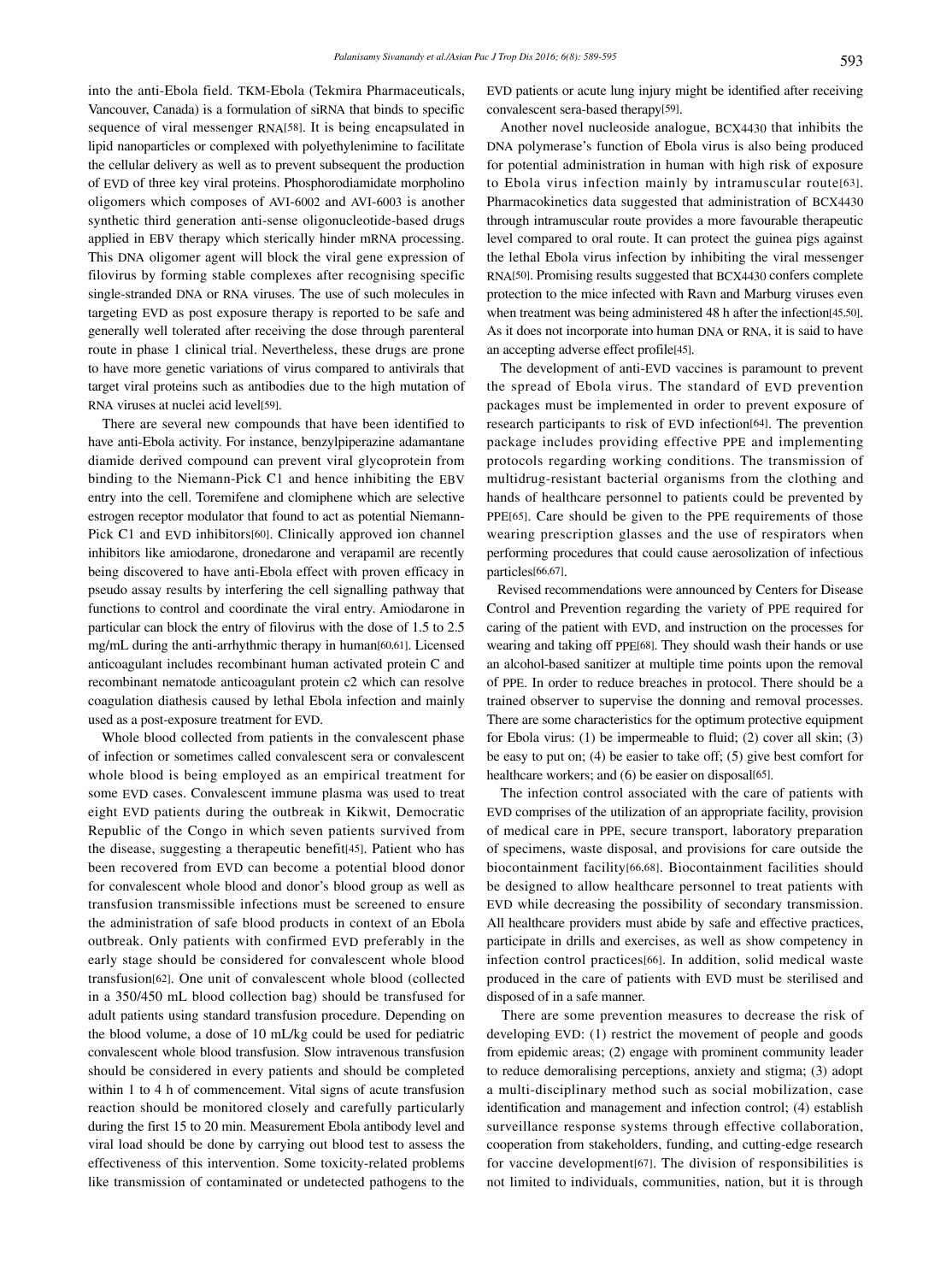worldwide concerted efforts in controlling EVD effectively and reducing the impact of future Ebola outbreaks.

### **8. Conclusion**

 The review concluded that the efficient control and prevention of Ebola epidemic require adequate political support from the government as well as the establishment of a robust public health infrastructure and medical reserve. Strengthening of contact tracing and quarantine policies are also important for the prevention of EVD. There should be a well-designed disease surveillance system when a suspected case is reported. Given the elevated case-fatality rate and the absence of effective treatment, it is sensible to evade research ethics and develop the promising future of experimental vaccines[36]. The collection of clinical and epidemiological information of Ebola should be vigorous and systematic in the endemic affected areas.

 It seem to be a daunting task to control the Ebola outbreak as it happens continuously in West Africa, making EVD an important public health issue in Africa. Tremendous efforts need to be focused on the development of promising vaccines and drugs. While public health prophylaxis is vital concern to prevent the transmission of EVD. A cooperation between the governments of different country and medical systems is required to achieve the prevention goal.

### **Conflict of interest statement**

We declare that we have no conflict of interest.

#### **References**

- [1] Government of Canada. Ebola virus disease. Ottawa: Government of Canada; 2016. [Online] Available from: http://www.healthycanadians. gc.ca/diseases-conditions-maladies-affections/disease-maladie/ebola/ index-eng.php [Accessed on 11th January, 2016]
- [2] Bray M, Chertow DS. Epidemiology and pathogenesis of Ebola virus disease. Waltham: UpToDate; 2016. [Online] Available from: http:// www.uptodate.com/contents/epidemiology-and-pathogenesis-of-ebolavirus-disease [Accessed on 11th January, 2016]
- [3] Rajak H, Jain DK, Singh A, Sharma AK, Dixit A. Ebola virus disease: past, present and future. *Asian Pac J Trop Biomed* 2015; **5**(5): 337-43.
- [4] Council on Foreign Relations. Ebola virus. New York: Council on Foreign Relations; 2016. [Online] Available from: http://www.cfr.org/ africa-sub-saharan/ebola-virus/p33661 [Accessed on 15th January, 2016]
- [5] World Health Organization. Ebola virus disease: background and summary. Geneva: World Health Organization; 2016. [Online] Available from: http://www.who.int/csr/don/2014\_04\_ebola/en/ [Accessed on 20th January, 2016]
- [6] ClinicalKey. Ebola and Marburg hemorrhagic fevers. Beijing: ClinicalKey; 2016. [Online] Available from: https://www.clinicalkey. com/#!/content/medical\_topic/21-s2.0-2001376 [Accessed on 3rd March, 2016]
- [7] John KW. Ebola virus infection: practice essentials, background, pathophysiology and etiology. New York: Medscape; 2016. [Online] Available from: http://emedicine.medscape.com/article/216288-overview [Accessed on 11th January, 2016]
- [8] Centre for Health Protection. Ebola virus disease. Hong Kong: Centre for Health Protection; 2016. [Online] Available from: http://www.chp. gov.hk/en/content/9/24/34397.html [Accessed on 11th January, 2016]
- [9] Healthline. Ebola virus and disease. San Francisco: Healthline; 2016. [Online] Available from: http://www.healthline.com/health/ebola-

hemorrhagic-fever [Accessed on 12th January, 2016]

- [10] Sousa ZL. Key features of Ebola hemorrhagic fever: a review. *Asian Pac J Trop Biomed* 2014; **4**(11): 841-4.
- [11] Rob Brown. The virus detective who discovered Ebola in 1976. London: BBC World Service; 2014. [Online] Available from: http://www.bbc. com/news/magazine-28262541 [Accessed on 12th January, 2016]
- [12] Altman L. There before Ebola had a name. New York: The New York Times; 2014. [Online] Available from: http://www.nytimes. com/2014/10/07/health/there-before-ebola-had-a-name.html?\_r=0 [Accessed on 12th January, 2016]
- [13] World Health Organization. Ebola haemorrhagic fever in Zaire, 1976. Report of an International Commission. *Bull World Health Organ* 1978; **56**(2): 271-93.
- [14] World Health Organization. Ebola haemorrhagic fever in Sudan, 1976. Report of a WHO/International Study Team. *Bull World Health Organ*  1978; **56**(2): 247-70.
- [15] Baron RC, McCormick JB, Zubeir OA. Ebola virus disease in southern Sudan: hospital dissemination and intrafamilial spread. *Bull World Health Organ* 1983; **61**(6): 997-1003.
- [16] Awah PK, Boock AU, Kum KA. Ebola virus diseases in Africa: a commentary on its history, local and global context. *Pan Afr Med J* 2015; **22**(Suppl 1): S18.
- [17] Jahrling PB, Geisbert TW, Dalgard DW, Johnson ED, Ksiazek TG, Hall WC, et al. Preliminary report: isolation of Ebola virus from monkeys imported to USA. *Lancet* 1990; **335**(8688): 502-5.
- [18] Hayes CG, Burans JP, Ksiazek TG, Del Rosario RA, Miranda ME, Manaloto CR, et al. Outbreak of fatal illness among captive macaques in the Philippines caused by an Ebola-related filovirus. *Am J Trop Med Hyg*  1992; **46**(6): 664-71.
- [19] [Viral haemorrhagic fever in imported monkeys]. *Wkly Epidemiol Rec* 1992; **67**(19): 142-3. French.
- [20] Formenty P, Hatz C, Le Guenno B, Stoll A, Rogenmoser P, Widmer A. Human infection due to Ebola virus, subtype Cote d'Ivoire: clinical and biologic presentation. *J Infect Dis* 1999; **179**(Suppl 1): S48-53.
- [21] Georges AJ, Leroy EM, Renaut AA, Benissan CT, Nabias RJ, Ngoc MT, et al. Ebola hemorrhagic fever outbreaks in Gabon, 1994-1997: epidemiologic and health control issues. *J Infect Dis* 1999; **179**(Suppl 1): S65-75.
- [22] Khan AS, Tshioko FK, Heymann DL, Guenno B, Nabeth P, Kerstiëns B, et al. The Reemergence of Ebola hemorrhagic fever, Democratic Republic of the Congo, 1995. Commission de Lutte contre les Epidémies à Kikwit. *J Infect Dis* 1999; **179**(Suppl 1): S76-86.
- [23] Okware SI, Omaswa FG, Zaramba S, Opio A, Lutwama JJ, Kamugisha J, et al. An outbreak of Ebola in Uganda. *Trop Med Int Health* 2002; **7**(12): 1068-75.
- [24] Centers for Disease Control and Prevention. Ebola Outbreaks 2000- 2014. Atlanta: Centers for Disease Control and Prevention; 2014. [Online] Available from: http://www.cdc.gov/vhf/Ebola/outbreaks/ history/summaries.html [Accessed on 12th January, 2016]
- [25] [Outbreak(s) of Ebola haemorrhagic fever, Congo and Gabon, October 2001-July 2002]. *Wkly Epidemiol Rec* 2003; **78**(26): 223-8. French.
- [26] Formenty P, Libama F, Epelboin A, Allarangar Y, Leroy E, Moudzeo H, et al. [Outbreak of Ebola hemorrhagic fever in the Republic of the Congo, 2003: a new strategy?] *Med Trop (Mars)* 2003; **63**(3): 291-5. French.
- [27] World Health Organization. Ebola haemorrhagic fever in the Republic of the Congo-update 6. Geneva: World Health Organization; 2004. [Online] Available from: http://www.who.int/csr/don/2004\_01\_06/en/ [Accessed on 20th January, 2016]
- [28] [Outbreak of Ebola haemorrhagic fever in Yambio, south Sudan, April-